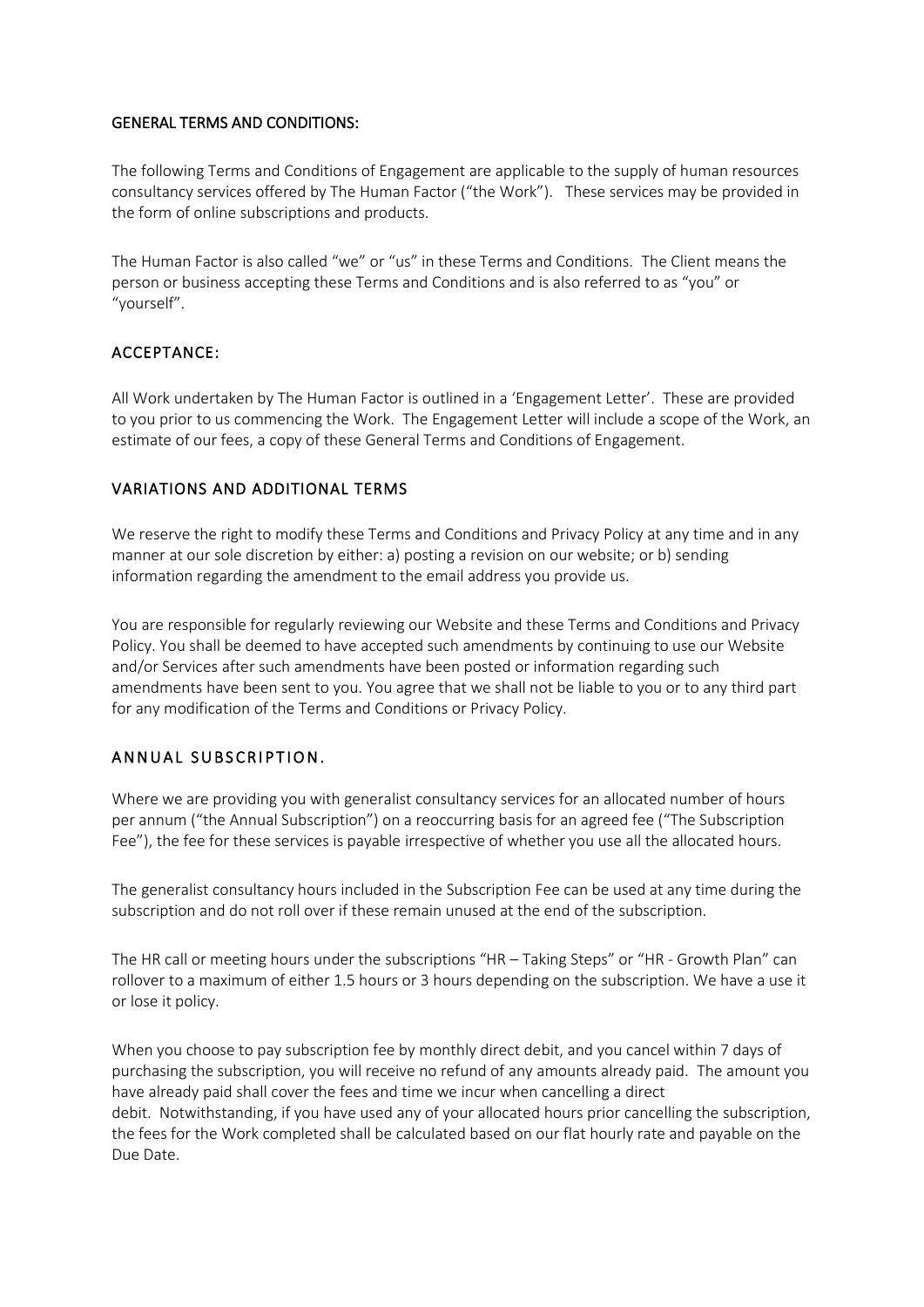You may renew your subscription after one calendar year at the Subscription Fee advertised on the Website. Alternatively, should you wish to upgrade your subscription, or if you have used all your allocated hour please contact us directly via maria@thehumanfactor.co.nz to discuss which service is right for you.

### SUBSCRIPTION FEE PAYMENT TERMS

Our Monthly Subscriptions Fees are paid online by direct debit, in advance of the Work being completed. These transactions are completed through our E-commerce services provided on our Website.

Work completed in excess of the Annual Subscription; we will invoice you separately at the end of each month. Payment is to be made by the Due Date.

#### OUR E-COMMERCE SERVICES

In using our E-Commerce Services, you represent and warrant that you are over 18 and have legal capacity to contract in New Zealand. If you are using a credit card or debit card, you represent and warrant that the credit card is issued in your name and that you shall pay to the card issuer all charges incurred through the use of our E-Commerce Services.

You agree not to use our E-Commerce Services for any improper, injurious, offensive, or unlawful purpose.

Upon completing a transaction using our E-Commerce Services, you will be presented with a confirmation screen verifying the transaction details you wish to process. It is your responsibility to verify that all transaction information and other details are correct. You should store your transaction confirmation for future reference.

We shall have no liability for transactions which are incorrect because of inaccurate data entry in the course of providing E-Commerce Services or for loss of data or information caused by factors outside of our control.

Suspension of service: We shall be entitled at any time without prior notice or any liability to you, to alter, cancel or suspend any or all E-Commerce Services temporarily or permanently and/or to substitute alternative services, which may or may not be interactive or transactional in nature.

Overpayments: A refund will only be provided when it has been proven that there has been an overpayment. When applying for a refund you must provide us with proof of the overpayment. If your refund request is accepted, the refund will be transferred back to the originating card or held to your credit against future transactions. No cash refunds will be given.

Security: Our E-Commerce Services are provided through a secure website using SSL (secure socket layer) encryption. However, you acknowledge and agree that Internet transmissions are never entirely secure or private, and that any message or information you send to or through the Website (including credit card information) may be read or intercepted by others, even where a Website is stated as being secure. Neither we nor Stripe shall have any liability for the interception or 'hacking' of data through the Website by unauthorised third parties.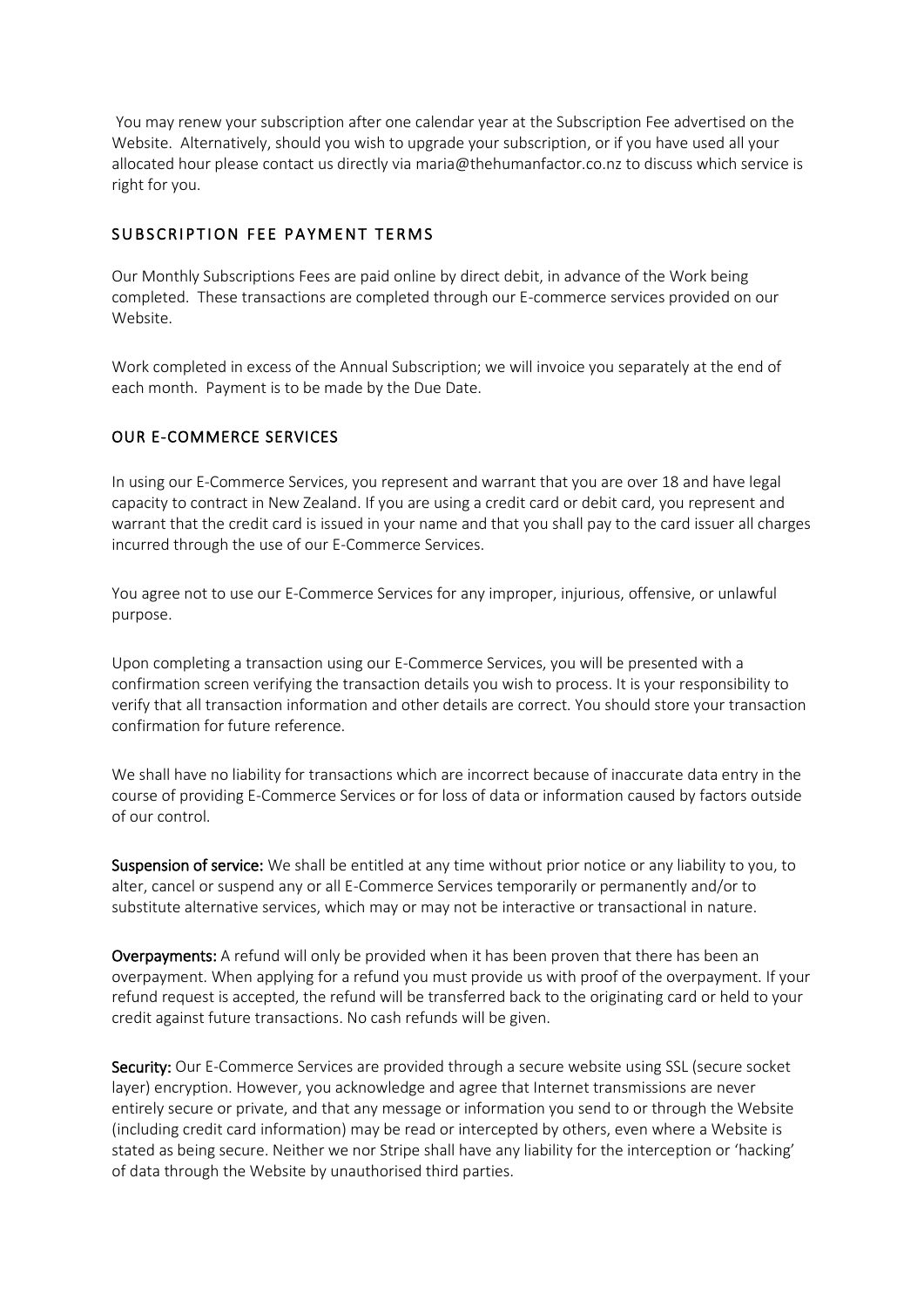### PROMOTION AND MARKETING

By providing us with your email address, you consent to receiving promotional material from us. You may opt-out of these communications at anytime by emailing us maria@thehumanfcor.co.nz

# INTELLECTUAL PROPERTY

Any intellectual property rights held by the parties at the commencement of the Work will belong to that respective party. All intellectual property rights arising from the performance of the Work will be held by the Parties jointly. Intellectual property jointly created has been for your benefit.

You must not distribute intellectual property jointly created for the benefit of a third party without prior consent from us.

We are the proprietor and licensee of The Human Factor copyright in the website(s), its contents (paid or unpaid) and images and no part of these websites may be reproduced without our express permission or the permission of the copyright holder.

Our "Content" shall mean any document, template, form, guides, videos, digital downloads, infographics, text, audio clips, data found on our Website or supplied to you while doing the Work or offered as a product or service.

We will strongly protect and defend our intellectual property rights in connection with our Website and/or Services including copyright in the content, whether provided by us or by any other content provider.

### COPYRIGHT AND THE HUMAN FACTOR

All our Content is our copyright. Your purchase or receipt of any our Content may allow you to adapt the information strictly for your own business use on an as required basis.

We also claim copyright in the designs and compilation of all Content of our Website, and/or Services. Title, ownership rights, and shall remain the sole property of us and/or the other content provider.

Except as agreed otherwise, you may not copy, modify, publish, transmit, transfer or sell, reproduce, create derivative works from, distribute, perform, display, or in any way exploit any of the Content, in whole or in part.

Subject to the other terms of this agreement, you may download or copy Content only for your own use, if you maintain all copyright and other notices contained in it. You may not store electronically any significant portion of any Content.

You may not use our name or logos or trademarks or any other Content on any website of yours or that of any other person.

You are strictly prohibited from: